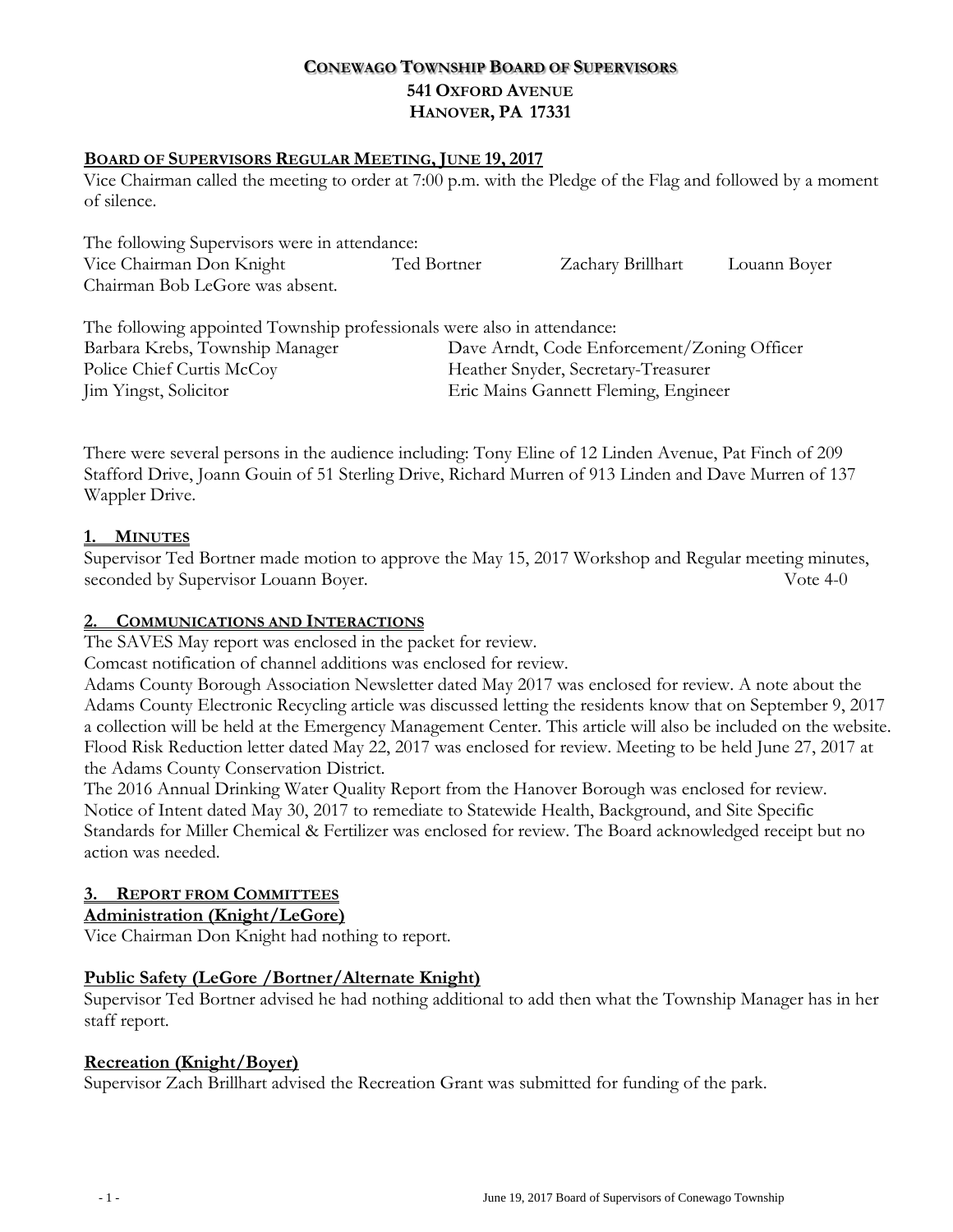# **Agricultural Preservation (Brillhart)**

Township Manager Barbara Krebs and Supervisor Zach Brillhart will be working with the County on the Russell Williams's property.

## **Roads (Bortner/Knight)**

Supervisor Ted Bortner advised he had nothing additional to add then what the Township Manager has in her staff report.

Mr. Dave Murren of 137 Wappler Drive had some concerns with Wappler Drive asking when the project would be completed and what materials they would be using. Township Engineer Eric Mains advised they are looking at several vendors with a completion date in July or August.

## **Pension**

Next meeting is scheduled for July 27, 2017 at 10:00 a.m., this is a public meeting.

Supervisor Ted Bortner made motion authorizing the Township Treasurer to pay cost associated with the Non-Uniform Pension Plan Fiduciary Liability coverage from the General Fund, seconded by Supervisor Zach Brillhart. Note: the expenditure is \$50.00. Vote 4-0

## **Planning Commission (Brillhart)**

Supervisor Zach Brillhart advised the Planning Commission reviewed all chapters of the Comprehensive Plan. The next step will be to hold hearings for public input.

## **Stormwater (Knight/Brillhart)**

Supervisor Zach Brillhart made motion to enter into the Easement agreement for McKinsley Heights, seconded by Supervisor Ted Bortner. Note: The easement agreement is to tie in to the Preserves Stormwater drainage and fix flooding. Vote 4-0

 Ms. Pat Finch of 209 Stafford Drive asked about the tree debris from the creek and how that applies to this Easement agreement. Township Engineer Eric Mains advised that this Easement agreement only applies to a 15 x 30 area. The Township would need to look at and advise if that would be McSherrystown Borough or Conewago Township's to maintain.

#### **4. REPORT FROM SECRETARY-TREASURER**

Supervisor Zach Brillhart made motion to approve the Secretary/Treasurer's Report, seconded by Supervisor Louann Boyer. Vote 4-0

Supervisor Louann Boyer made motion to approve payment of the prepaid bills and all invoices noted on the Report for June 19, 2017, seconded by Supervisor Zach Brillhart. Vote 4-0

# **5. PUBLIC COMMENT**

Mr. Richard Murren of 913 Linden Avenue had concerns about the pine trees that boarder his property for privacy from the Utz pavilion need a lot of water. The garage he is building needs to have the rain spouts routed to a seepage pit per the Township. He is asking the Board to consider not doing that so the rain water can water those trees. Township Eric Mains advised there are several options and that he would meet with Mr. Murren at his residence on June 21, 2017 to discuss.

Mr. David Murren of 137 Wappler Drive asked the Board when the weeds would be mowed at the Clarks building. Township CEO/Zoning Officer advised these are not weeds but flowering meadows and approved per the Land Development Plan.

Ms. Joanne Gouin of 51 Sterling Drive had concerns about the construction for the McKinsley Heights Development, a cement truck starting at 6:20 a.m. and it did not use South Street in McSherrystown to access the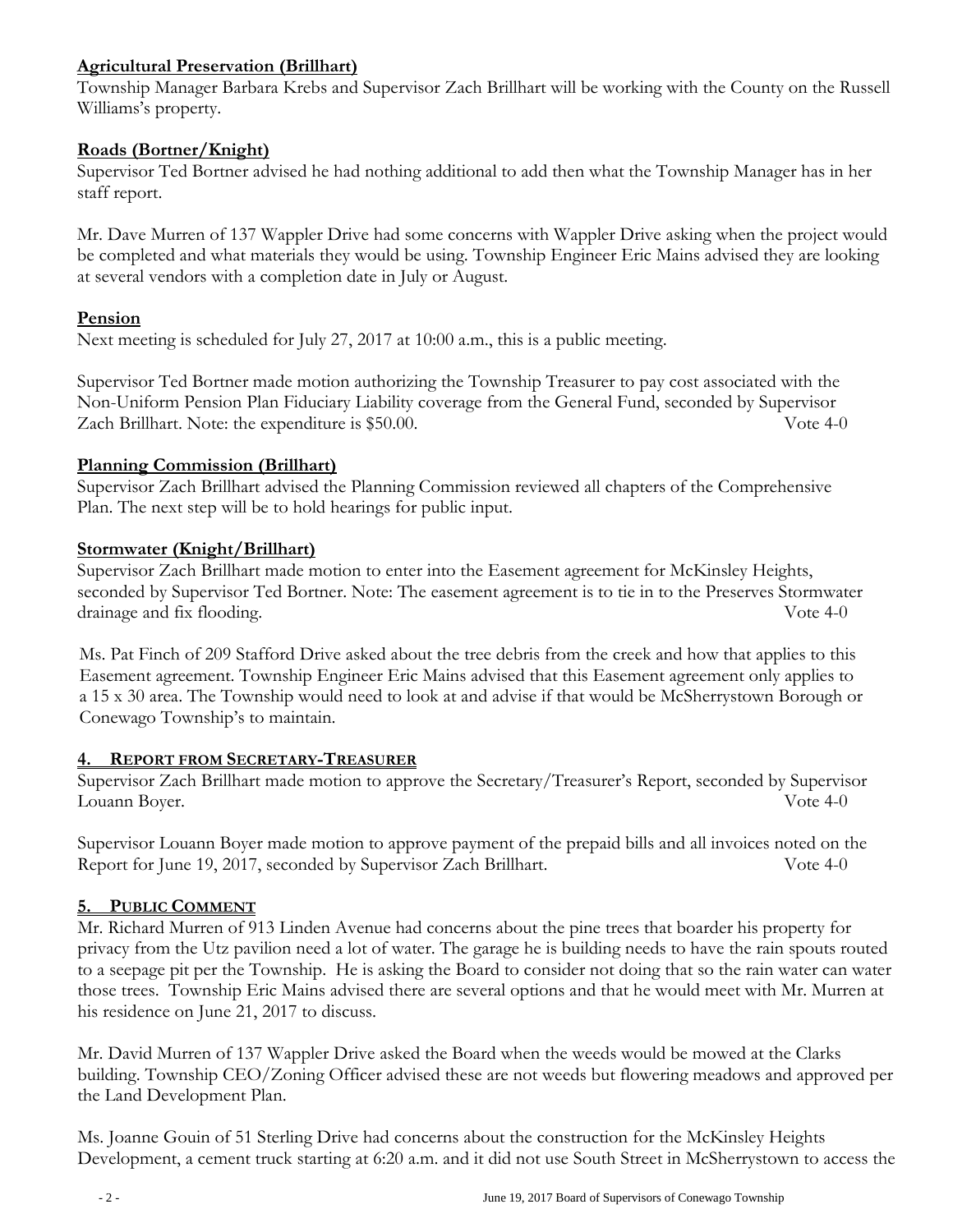Development, along with other delivery trucks. Ms. Gouin advised she talked with the Township Manager Barbara Krebs and she was wonderful to work with. Township Manager Barbara Krebs advised the ordinance states 6:00 a.m. – 10:00 p.m. are acceptable hours after that time period they would be in violation of the noise ordinance.

Chief Curtis McCoy discussed the truck traffic accessing Stafford Drive. Chief noted the NO TRUCK signs are everywhere in the Township. This sign means NO TRUCKS, but the signs do not reflect local deliveries like Fed Ex, Ups, etc., According to the Ordinance Subsection B states you can forbid trucks, however you cannot prohibit trucks for delivery and unloading of equipment, momentarily. How is momentarily determined? This will need to be done on a case by case situation.

#### **REPORTS FROM SUPERVISORS**

Supervisor Ted Bortner had a statement that he wanted to share from the polls of the Primary Election: "Candidates night – what kind of republican are you? The makeup of our country includes various party affiliations as well as beliefs within those definitions; whether it be as a republican or democrat this diversity of thought is among the many things that makes our country strong and our system of government work. Recently, and especially since the shooting that occurred last week that targeted the republican congress, there has been a lot of talk about the need for compassion and understanding versus hate. The need to be more civil to each other and for the government to focus on the country and its people as a first priority. Today it's pretty easy to spread hate and fear as well as discredit groups of people anonymously using things like email, FB and Instagram or on social media. Often there's little personal accountability for people who choose to spread hate and fear. They can hit and run without fear of retribution or accountability.

 In light of these things I want to share an incident that happened at the pole this past Election Day. There were five or six of us handing out material in support of our preferred candidates. One of these people handed us a document to read. It was in the form of a printed email with the names blacked out so as to prevent anyone from determining the source or sender of the document. The document was titled "Brilliance". Part 1 offered the "Brilliance" and parts 2 and 3 offered data that supposedly supported the Brilliance. Here is an excerpt from the document: Back off and let those men who want to marry men, marry men. Allow those women who want to marry women, marry women. Allow those folks who want to abort their babies, abort their babies. In three generations, there will be no more Democrats. This document was distributed by Fred Wilke. I'd like to have this captured in our minutes so that it can ultimately be posted on our web site for public consumption. As a member of this board and a man with family, a former Marine and combat veteran I find this offensive and disappointing. You may agree or disagree with the content of the document which is your right. At a minimum Mr. Wilke will be publicly accountable for the material he distributed".

Supervisor Louann Boyer had nothing to report.

Supervisor Zach Brillhart had nothing to report.

Vice Chairman Don Knight had nothing to report.

# **6. REPORTS FROM DEPARTMENTS**

#### **Police**

Police Report for May was prepared in the packet.

Chief Curtis McCoy advised he is working on annual evaluations and should have those concluded by the next Board meeting.

Mr. David Murren of 137 Wappler Drive acknowledged that Chief of Police is a good guy to help with your problems. Township Manager Barbara Krebs acknowledged that we have a great Police Department, they go out of their way to help you and represents the Township.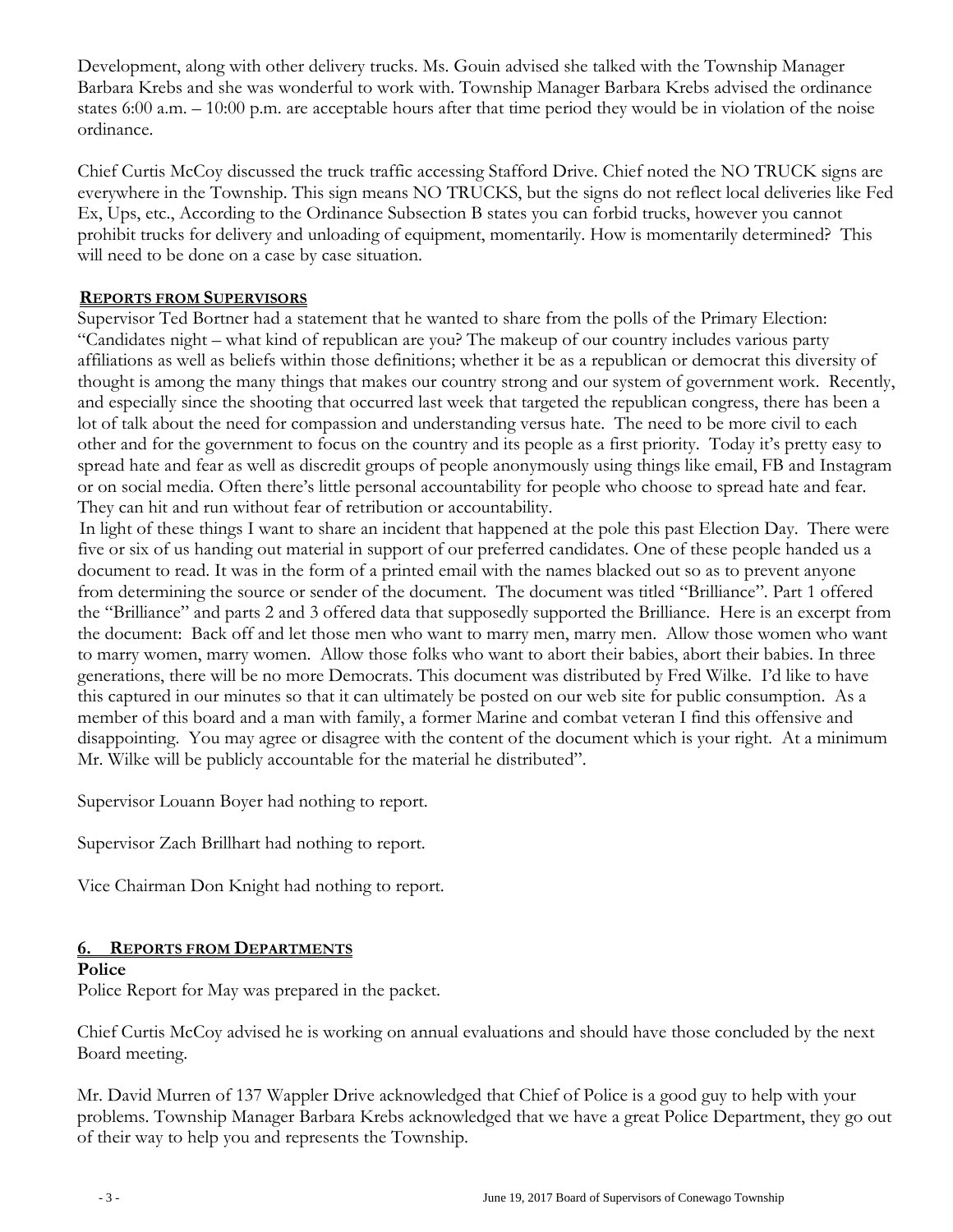## **Township Solicitor Yingst**

Solicitor Jim Yingst advised he has been working on document review and easement agreements. Working on a Resolution for acceptance of the streets in Chapel View for the July meeting.

## **Township Manager**

Manager Barbara Krebs reviewed her staff report including the Maintenance Department contract was ratified by the Union, Police Negotiation meeting was held Monday, June 5, 2017, members of the staff met with Gannet Fleming to review the mapping process and procedures, discussion and review is in process for the next 5 year Plan, and construction in the Police Department started today.

The Bay Journal EPA letter telling PA to increase progress in cleanup efforts is available on the website and copies are available tonight. This article talks about how we are mandated and what needs to be done. Township Manager Barbara Krebs advised the Board that our goal was to do what we needed to do so the resident's don't suffer. Our goal to meet obligations save the Municipality money.

Supervisor Ted Bortner made motion to accept the ratified contract of the United Steel Workers, seconded by Supervisor Louann Boyer. Vote 4-0

## **Township Engineer (Eric Mains, Gannett Flemming, Inc.)**

Engineer Eric Mains gave a review of his Engineer Report for May 2017.

Villas at Cattails – waiting on deed of dedication

Chapel View Development – request for deed of dedication, still a laundry list to review.

 Supervisor Zach Brillhart made motion to table to request for deed of dedication for the Chapel View Development pending review, seconded by Supervisor Ted Bortner. Vote 4-0 Blettner Avenue – Notice to proceed with C.E. Williams as Contractor, street project for 2017. Estimated

 completion before school starts. Stormwater – Stormwater Advisory Committee meeting to be held on June 21, 2017. Pollution Reduction Plan

will need to schedule a public hearing.

Supervisor Ted Bortner made motion for the staff to schedule a hearing for the Pollution Reduction Plan, seconded by Supervisor Louann Boyer. Note: Adequate notice is needed for the Public. Vote 4-0

# **7. CODE ENFORCEMENT**

The activity summary from Zoning/Code Enforcement Officer Dave Arndt dated May 10, 2017 – June 9, 2017 and current flow charts were enclosed in the packet for review. Discussion on 3 citations issued with a maximum fine of \$1,000.00 plus cost daily for 39 Elk Drive and a maximum fine of \$1,000.00 for 384 Maple Avenue, after contacting the Magistrate a summons was issued and the defendants have until June 26, 2017 to respond or a bench warrant will be issued. Supervisor Ted Bortner advised of the discussion during workshop and wanting to take an aggressive direction with the properties in violation.

Supervisor Ted Bortner made motion to authorize the staff to pursue the Commonwealth Court and bear the cost as expeditiously with the Court of Common Pleas for 39 Elk Drive and 384 Maple Drive as soon as the process allows, seconded by Supervisor Louann Boyer. Vote 4-0

# **8. SUBDIVISION/LAND DEVELOPMENT**

Subdivision and Land Development Status Report for June 2017 was enclosed for review.

Planning Commission minutes dated June 1, 2017 were enclosed for review.

#### **9. ZONING**

No Zoning Hearing Board meeting for July.